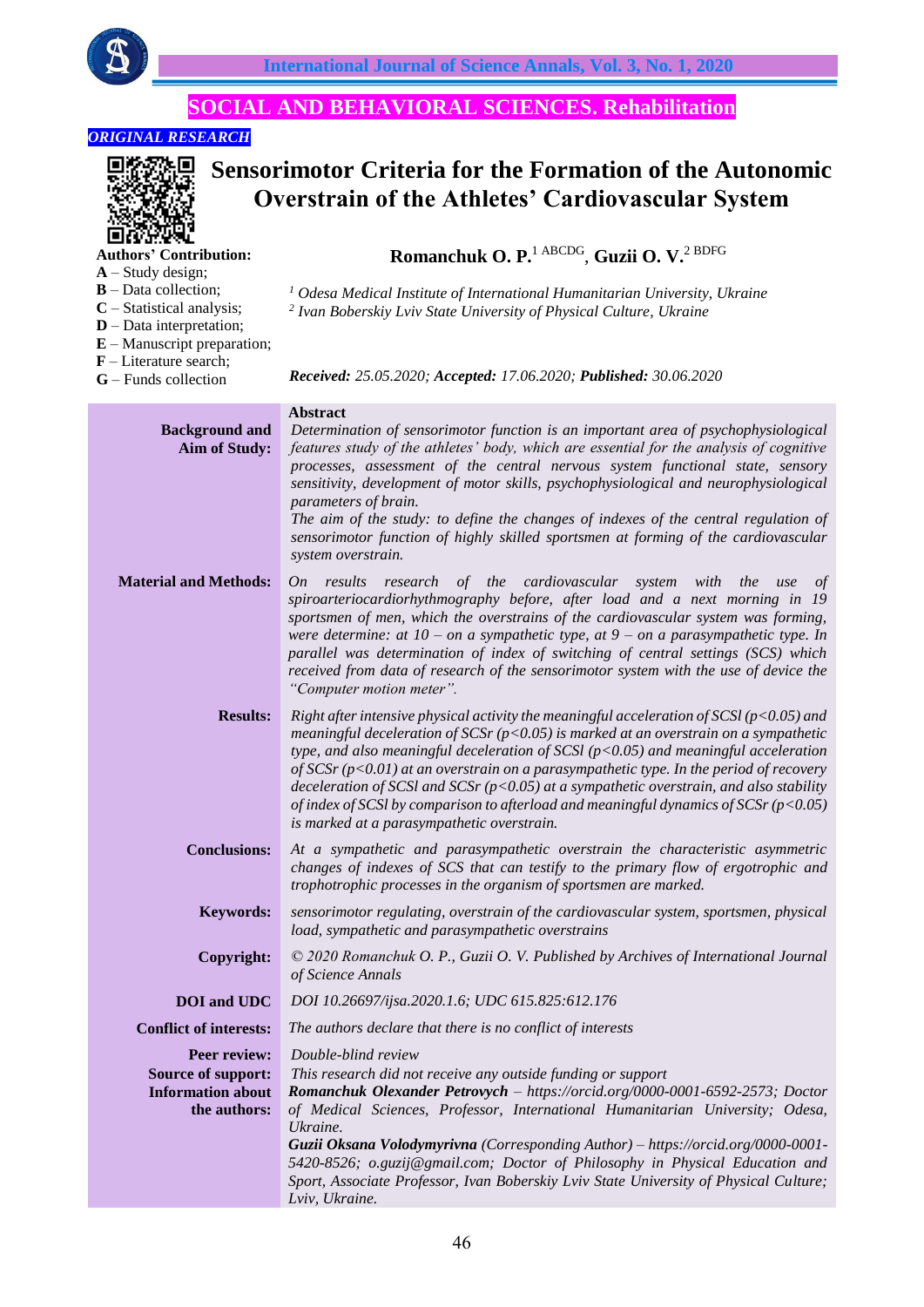#### **Introduction**

Determination of sensorimotor function is an important area of psychophysiological features study of the athletes body (Berdychevskaia, Troiskaia, & Fokin, 2009; Craig, 2005), which are essential for the analysis of cognitive processes (Oppenheimer, Gelb, Girvin, & Hachinski, 1992), assessment of the central nervous system (CNS) functional state, sensory sensitivity (Guzii, Romanchuk, & Мahlovanyy, 2020; Noskin et al., 2005), development of motor skills, psychophysiological and neurophysiological parameters of brain functioning (Boloban, 2006; Kuznetsova, Sychov, & Egorova, 2017).

A large number of scientific publications are devoted to the study of simple and complex sensorimotor reactions of athletes, which are aimed at determining the characteristics of the organization of sensorimotor function taking into account the type of sport, gender, training experience, stages of the training process, etc. (Fokin, Boravova, Galkin, Ponomarev, & Shimko, 2009; Mittly, Németh, Berényi, & Mintál, 2016; Shlyk, 2009). However, there is little research into the central mechanisms of athletes' sensorimotor function due to the complexity of using existing methods in the training process (Sorokina, Selitsky, Ilina, & Zherdeva, 2018). First of all, this relates to the methods of studying the activity of the cerebral cortex. Let us point out that among the latter ones is electroencephalography, the method of evoked potentials, positron emission tomography (Craig, 2005). The method of studying the level of constant potential (LCP) has become widespread (Сhikurov, Fedorov, Voinich, & Khudik, 2016; Romanchuk, 2003).

An important component of the study of sensorimotor responses is the understanding of the processes that occur at the central level of movement organization, which is related to the mechanisms of intra- and interhemispheric interaction. The latter are analyzed taking into account the activity of both hemispheres and determine the level of functional motor asymmetry (Brahina & Dobrohotova, 1988; Pestryaev & Sаfina, 2014).

It is well known that a modern approach to assessing the interrelation between functional asymmetries and the success of sports activities is linked to an understanding of the dynamic nature of functional interhemispheric interaction. Functional asymmetry is believed to play a regulatory role (Bellenger et al., 2016; Craig, 2005; Guzii, 2019). It provides coordinate presetting of unilateral motor actions. The latter suggests that motor asymmetry is a prerequisite for enhancing the organism's capacity under spatio-temporal conditions of existence (Grabinenko & Zhurba, 2017). Under these conditions, the distribution of functions between the hemispheres of the brain, not being absolute, forms a moving, flexible profile of the hemispheric asymmetry of the brain, the range of adaptive functions of the hemispheric interactions and the dynamics of the main nervous, humoral and immune processes, on which the effectiveness of adaptation to sports activity depends. In this aspect, according to most authors (Crollen, Albouy, Lepore, & Collignon, 2017), the most promising is the study of the dynamics of functional asymmetries in

competitive activities and in the process of individual training of athletes at different stages of preparation, which necessitated our study.

Let us remind that the general structural scheme of the organization of sensorimotor processes is a reflex ring (Nicolas, Vacher, Martinent, & Mourot, 2019; Pankova & Karganov, 2013). Sensory information coming from analyzers initiates regulates and controls movements. Coordination of sensory and motor components of the motor act is the most important condition for the functioning of sensory systems (Herpin et al., 2010; Skyba, Pshenychna, & Ustymenko-Kosorich, 2017; Thayer, Yamamoto, & Brosschot, 2010). Sensorimotor reactions are first of all characterized by such psychophysiological concept as "reaction time" (the term is habitually understood as the time interval between the appearance of a signal and the reaction of a response).

This is a complex formation, which is determined by the sum total of the following elements (Bezrukikh et al., 2000):

- the rate of excitation of the receptor and the transmission of the impulse to the appropriate center of sensitivity;

- the speed of signal processing in the CNS;

- the speed of deciding to respond to a signal;

- the speed of signal transmission before the start of action on the efferent fibers;

- the rate at which the excitation of the muscle develops and the inertia of the body or its individual part is overcome.

The reproduction of all these methods in the practice of rapid diagnostics of the basic properties of the nervous system of the person is either completely excluded or extremely time consuming, so for many years there have been searches for fairly simple, but objective tests to determine the basic properties of the CNS: the strength and functional mobility of the nervous processes, balance of excitation-braking activities (Pankova, 2003).

Among the components of the "reaction time", the parameter characterizing the central level of organization of movements is the speed of processing information in the CNS with the decision to respond to a signal.

That is why our attention was drawn to the method of estimating the sensorimotor function using the "Computer Motion Meter" (CMM-03), which is distinguished by the indicator of switching central settings (SCS), which characterizes the central level of regulation of movements, namely the time of decision about changing the characteristics of motion (Guzii et al., 2020; Korobeynikov & Korobeynikova, 2014).

*The aim of the study.* To determine changes in the indicators of the central regulation of the sensorimotor function of highly skilled athletes in formation of the cardiovascular system overstrain.

## **Materials and Methods**

The algorithm of our study involved the study of parameters and indicators that define the changes of the sensorimotor and cardiorespiratory systems under the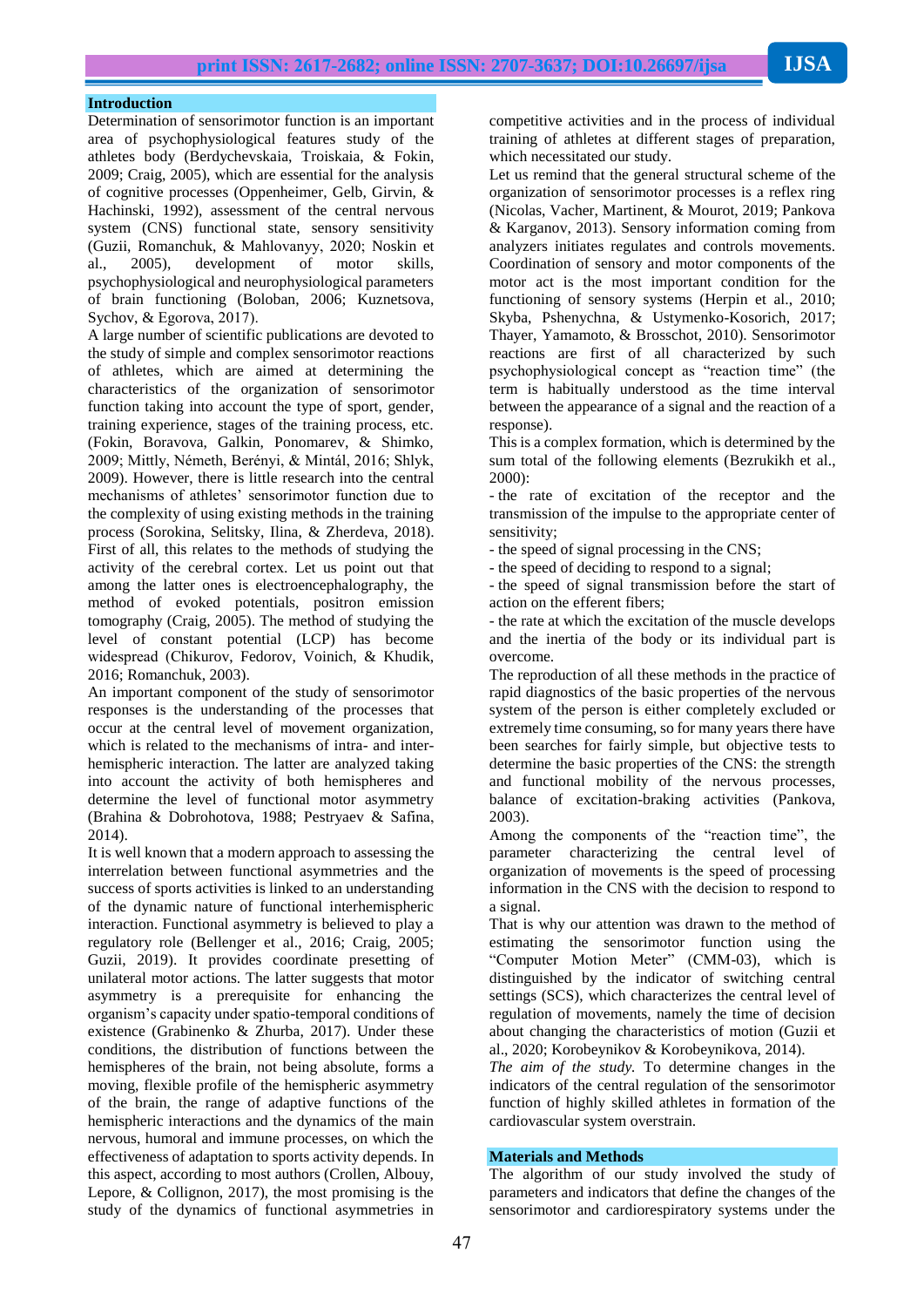

influence of intense physical activity, as well as during the recovery period. The computer motion meter (CMM) was used to investigate the sensorimotor system (Noskin et al., 2005; Pivovarov, 2006). The study of the cardiorespiratory system was performed using the "Spiroarteriocardioritmograf" (SACR) (Guzii & Romanchuk, 2018; Noskin et al., 2005) before examination of the sensorimotor system. The tests were performed before exercise  $(S_1)$ , immediately after exercise  $(S_2)$ , and the next after exercise  $(S_3)$  morning (stages of the study).

According to this algorithm, 202 highly skilled male athletes aged 22.6±2.8 years were studied using CMM and SACR. Experience in sports was 10.3±3.1 years. In our study, highly skilled athletes of acyclic sports (karate, taekwondo, kickboxing, boxing, water polo,

football) participated under the impact of various intense physical activities, which were performed in the preparatory, pre-competitive and competitive periods of the annual training cycle. According to the results of the SACR, 19 athletes were identified with observed changes according to HRV measurements, which indicated the development of cardiovascular system overstrain (Guzii, 2019).

The determination of overstrain was based on the evaluation of changes in autonomic regulation of cardiac rhythm, which was suggested by Shlyck (2009) and considered the stress index as well as ANS activity in the very low frequency diapason (VLF). In general, there are 4 types of autonomous regulation of heart rate (Figure 1).



**Figure 1.** Types of autonomous regulation of heart rate.

Determining the type of autonomic regulation of cardiac rhythm at each stage of the study  $(S_1, S_2 \text{ and } S_3)$  allowed us to establish characteristic changes of types under the influence of intense physical load (Guzii, 2019). At the same time, variants that characterized the activity of the sympathetic and parasympathetic branches of regulation were fixed in the dynamics of observations. We have assigned the following options:

- option 1: with the initial optimal state of the regulatory systems, or the overstrain of autonomous regulation (III and IV type); after intensive training load – reduction of the functional state of the regulatory systems (type II); on the next after training morning – a decrease in the functional state of regulatory systems (type II). Such variant was registered in 10 cases and characterized the development of overstrain of the cardiovascular system by sympathetic type;

- option 2: with initial overstrain of autonomous regulation (type IV); after intensive training load – optimal state of regulatory systems, or overstrain of autonomous regulation (ІІІ and ІV types); the next morning after training – overstrain of autonomous regulation (type IV). This variant was registered in 9 cases and characterized the development of the cardiovascular system overstrain by parasympathetic type.

According to the results of the selection, we formed 2 observation groups: OG1 consisted of 10 athletes, who

were noted into overstrain of the sympathetic type, and OG2 consisting of 9 athletes, who were noted into overstrain of parasympathetic type. The comparison group (CG) consisted of totally 202 highly skilled athletes.

With the help of CMM, the results of performing three simple motor tests (Crollen et al., 2017; Pankova, 2003) performed by the right and left hands determined 25 digital motion parameters. In this study we will looked the change of the parameter of the switching of central settings (SCS, sec.), which reveals the activity of the prefrontal cerebral cortex and, given the asymmetry, can be informative about of the course energy processes in the body of athletes (Romanchuk, 2007). In Figure 2 shown principle of measured this parameter.

This test consists in performing repeated turns of the lever in the horizontal plane left and right in the range indicated by light markers. The task is determined by the instruction: "Will necessary turning the lever as fast as possible from the one light marker to another. You will need to change the direction of movement exactly on the light marker." This instruction defines the main feature of the motor task – the conflict between the requirements of accuracy and speed. Accordingly, with the help of this test, an individual balance is determined for each subject between the maximum possible speed and accuracy of movement, which is achieved during the implementation of the task.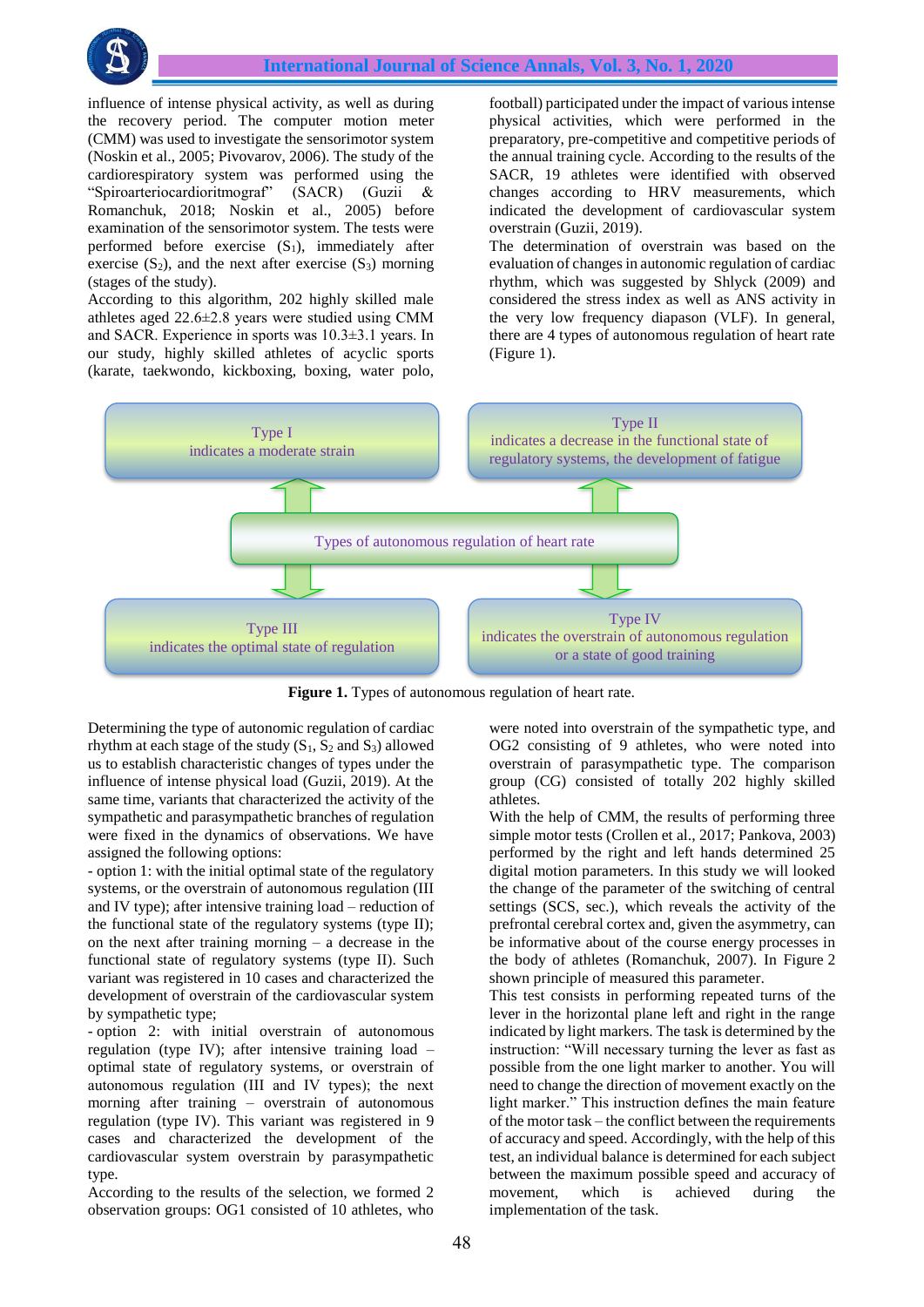

**Figure 2.** The principle of determining the SCS (sec) in a motion test with use the device "CMM".

SCS is measured as follows. After making turns of the lever with a stable amplitude for 10–15 sec (the period of "working on" into a certain moving mode), one of the LEDs is suddenly turned off for the subject and another pair of markers is turned on. The distance between them and the position on the perimeter differ from those for the previous pair. In accordance with the changed position of the signals defining the range of lever turns, the subject must urgently change the mode of movement – its amplitude and spatial orientation. In the test program, the movement mode changes twice for each hand. Non-parametric methods of analysis using Wilcoxon and Mann-Whitney criteria were used to identify differences between groups and indicators in the dynamics of observation.

#### **Results**

In Table 1 presents the characteristic differences of routine indicators of body structure and cardiovascular activity in the groups being analyzed. The differences from the CG in  $OG_2$ , which relate to: significantly

smaller values of body mass  $(BM)$  ( $p<0.05$ ), body mass index (BMI) (p<0.05), chest circumferences (СC)  $(p<0.05)$ , contours abdomen  $(p<0.05)$ , contours hips  $(p<0.05)$ , significantly greater values of thorax mobility  $(p<0.05)$ , force index (FI)  $(p<0.05)$ . Significant were the differences in systolic blood pressure  $(ATS)$  (p<0.05), vegetative index  $(p<0.05)$ , Robinson index  $(p<0.05)$ , Baevsky AP ( $p<0.05$ ), which are significantly smaller and indicate a better functional state of the body and a pronounced predominance of parasympathetic effects. This fact is confirmed by significantly higher values of the physical state level (PSL) according to Pirogova  $(p<0.05)$ .

At the same time in  $OG_1$  compared with CG differences show significantly greater values of body mass,  $(p<0.05)$ , body area,  $(p<0.05)$ , chest excursions, (p<0.05), hips (p<0.05), abdomen (p<0.05) and fat content ( $p<0.05$ ). There are lower SBP values ( $p<0.05$ ) against higher DBP values (p<0.05). However, all other routine indicators and indices of the cardiovascular system from the CG are not significantly different.

**Table 1.** Morphofunctional differences athletes at baseline at overstrain by sympathetic (OG<sub>1</sub>) and parasympathetic (OG<sub>2</sub>) in comparison with comparison group (CG).

| <b>Parameter</b>         | $_{\rm CG}$           | OG <sub>1</sub>                 | OG <sub>2</sub>                        |
|--------------------------|-----------------------|---------------------------------|----------------------------------------|
|                          | $n=202$               | $n=10$                          | $n=9$                                  |
| BM, kg                   | 72.0(62.0; 82.0)      | 80.0 (61.0; 94.0) <sup>a</sup>  | 66.5 $(61.0; 81.0)^b$                  |
| Length, cm               | 179.0 (170.0; 185.0)  | 181.5 (170.0; 189.0)            | 179.0 (175.0; 185.0)                   |
| BMI, $\text{kg/m}^2$     | 22.5(20.9; 25.2)      | 23.6(21.4; 27.3)                | 20.5 (19.9; 24.2) <sup>ab</sup>        |
| Body area, $m2$          | 1.92(1.74; 2.04)      | $2.02$ $(1.70; 2.18)^a$         | $1.85(1.74; 2.03)^{b}$                 |
| Chest circumferences, cm | 96.0 (91.0; 101.0)    | 98.5 (89.0; 113.0)              | 91.0 (90.0; 96.0) <sup>ab</sup>        |
| Thorax mobility, cm      | 7.0(5.0; 8.0)         | $8.5$ (7.0; 10.0) <sup>aa</sup> | $8.0 (7.5; 9.0)^a$                     |
| Contours abdomen, cm     | 78.0 (74.0; 86.5)     | 82.5 (74.0; 92.0)               | 75.0 $(73.0; 82.0)^{ab}$               |
| Contours hip, cm         | 52.0(48.0; 56.5)      | 56.0 $(50.0; 60.0)^a$           | 48.0 (45.0; 57.0) <sup>ab</sup>        |
| $FI, \%$                 | 64.4 (59.5; 68.9)     | 64.5 (51.1; 77.3)               | 66.3 (55.6; 68.9) <sup>a</sup>         |
| VLC, ml                  | 4800 (4400; 5600)     | 4850 (4400; 6600)               | 4850 (4500; 4900)                      |
| VI, ml/kg                | 67.9(61.9; 73.1)      | 65.2(62.9; 70.2)                | 69.3 (59.3; 73.8)                      |
| BFP, %                   | 11.8(8.7; 18.1)       | 18.4 (8.1; 19.0) <sup>a</sup>   | 13.3(6.5; 20.3)                        |
| SBP, mmHg                | 120 (110; 130)        | $115 (110; 120)^a$              | 115 (100; 120) <sup>a</sup>            |
| $DBP$ , mm $Hg$          | 70 (64; 80)           | $80(70; 80)^a$                  | 70(70; 80)                             |
| Vegetative index         | $-0.19(-0.35; -0.05)$ | $-0.27(-0.59; -0.05)$           | $-0.34$ $(-0.45; -0.28)$ <sup>ab</sup> |
| Robinson's index         | 71.8 (64.6; 81.8)     | 73.6(65.1; 75.7)                | 60.3 (51.7; 75.8) <sup>ab</sup>        |
| Baevsky's AP             | 2.02(1.87; 2.25)      | 1.98(1.84; 2.12)                | $1.79$ $(1.52; 1.99)$ <sup>abb</sup>   |
| Pirogova's LPS           | 0.746(0.672; 0.822)   | 0.736(0.692; 0.762)             | $0.823(0.753; 0.901)^{ab}$             |

*Note.*  $a - p \le 0.05$ ,  $a^2 - p \le 0.01$ , between OG<sub>1</sub> and OG<sub>2</sub> in comparison with CG;  $b - p \le 0.05$ ,  $b^2 - p \le 0.01$ , between OG<sub>2</sub> and  $OG<sub>1</sub>$ .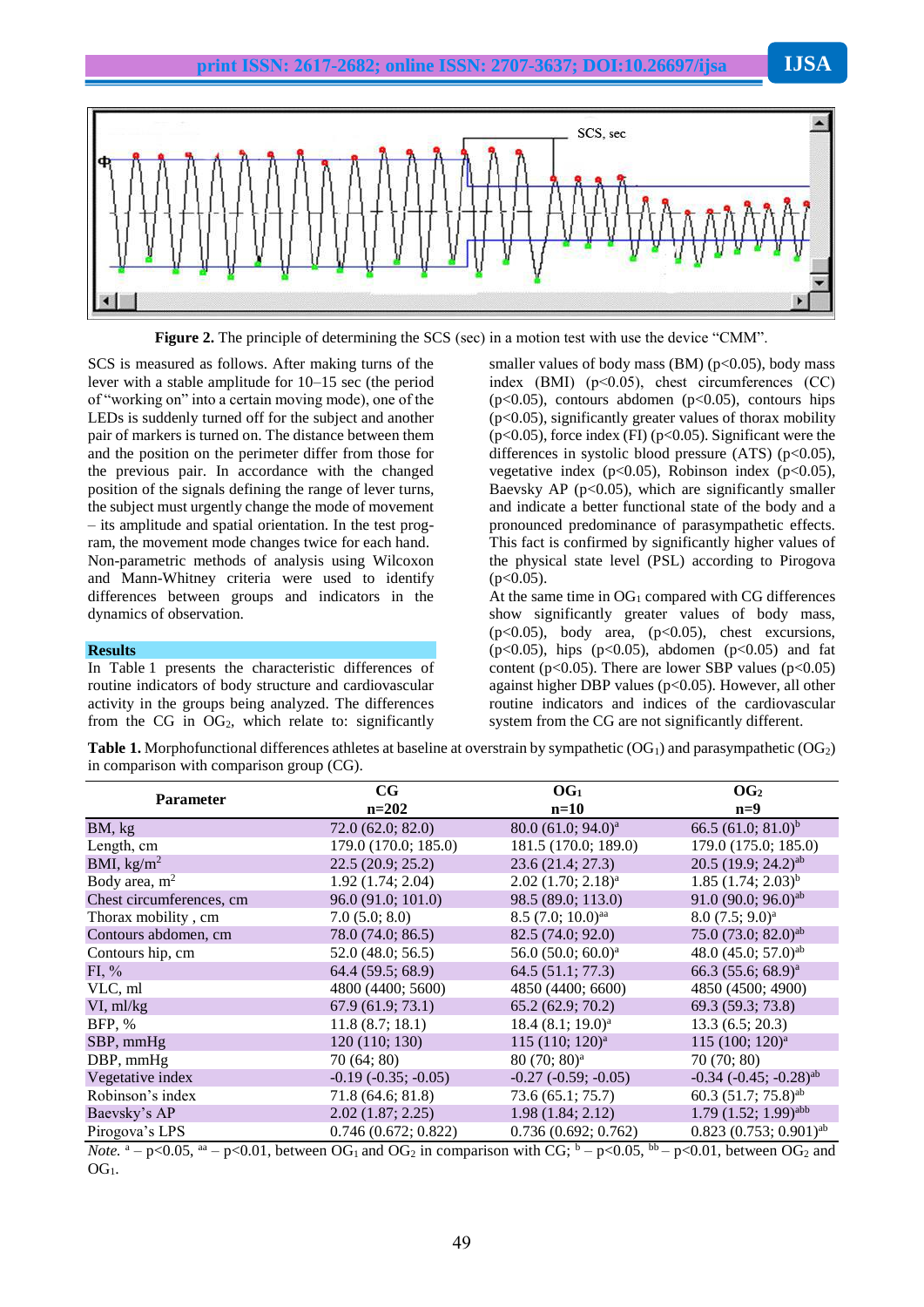Table 2 presents the absolute values of the measurement of SCS when performing the test with the right and left hands at all stages of observation of athletes. The most significant acceleration in the initial state  $(S_1)$  of the SCS when performing the test with the left (SCSl) and right (SCSr) hands was in  $OG_1$  compared with CG and  $OG_2$  $(P-value<0.05)$ . At the same time, when performing the

test with the right hand in the initial state in  $OG_2$ , the greatest slowdown of SCSl  $(P-value<0.05)$  was observed among the studied groups. That is, a reduction in the time of SCSl and SCSr prior to exercise may predict an excessively sympathetic response to the cardiovascular system.

**Table 2.** Differences in switching rates of switching of central settings in highly skilled athletes under the influence of intense training load and in the period of early recovery thereafter.

| <b>Parameter</b> | <b>Control</b><br>point | $_{\rm CG}$<br>$n=202$  | OG <sub>1</sub><br>$n=10$         | OG <sub>2</sub><br>$n=9$              |
|------------------|-------------------------|-------------------------|-----------------------------------|---------------------------------------|
| SCS1             | $S_1$                   | 1.62(1.15; 2.42)        | 1.26(0.96; 1.38) <sup>a</sup>     | $1.90 (1.49; 2.20)^{b}$               |
|                  | $S_2$                   | 1.49(1.07; 2.29)        | $0.96(0.91; 1.82)^{ac}$           | $2.20(1.38; 3.22)^{bca}$              |
|                  | S <sub>3</sub>          | 1.67(1.24; 2.35)        | $1.65$ $(1.24; 2.09)^{cd}$        | $2.45(1.68; 3.11)^{abc}$              |
| SCS r            | $S_1$                   | 1.62(1.07; 3.08)        | $1.15(0.85; 1.51)^{a}$            | $1.82$ $(1.71; 2.12)$ <sup>abb</sup>  |
|                  | S <sub>2</sub>          | 1.57(1.13; 3.36)        | $1.51 (1.24; 1.65)^c$             | $1.38$ $(1.26; 1.46)$ <sup>abcc</sup> |
|                  | $S_3$                   | $2.04(1.21; 3.77)^{dc}$ | $1.95$ (1.13; 2.28) <sup>cd</sup> | $1.73$ $(1.13; 1.76)$ <sup>abcd</sup> |

*Note.*  $a - p < 0.05$ , between OG<sub>1</sub> and OG<sub>2</sub> in comparison with CG;  $b - p < 0.05$ ,  $b - p < 0.01$ , between OG<sub>1</sub> and OG<sub>2</sub>;  $c - p < 0.05$ ,  $\alpha$  – p<0.01, between S<sub>2</sub> and S<sub>3</sub> in comparison with S<sub>1</sub>; <sup>d</sup> – p<0.05, between S<sub>2</sub> and S<sub>3</sub>.

At S<sub>2</sub>, sufficiently characteristic changes are observed, which indicate the absence of changes in the SCSl and SCSr indicators in CG, a significant acceleration of SCSI (P-value $< 0.05$ ) and a significant slowdown of SCSr (P-value $< 0.05$ ) in OG<sub>1</sub>, as well as a significant slowdown of SCSI (P-value $<0.05$ ) and a significant acceleration of SCSr (P-value<0.01) in OG<sub>2</sub>. That is, after physical load a significant acceleration of the accelerated SCSl in the initial state, which is accompanied by a significant slowing of the accelerated SCSr in the initial state, can predict an excessively sympathetic response of the cardiovascular system. On the other hand, significant slowdown (within the regulatory limits) of the SCSl against the background of significant acceleration (within the regulatory limits) of the SCSr can predict excessive parasympathetic response of the cardiovascular system.

At S<sub>2</sub>, changes in SCS indices in CG indicate a significant slowdown of SCSr (P-value<0.05) compared to  $S_1$  and  $S_2$  with the invariance of SCSI; in OG<sub>1</sub>, SCSI and SCSr indicators indicate a significant increase compared to  $S_1$  and  $S_2$  (P-value < 0.05); in OG<sub>2</sub>, SCS1 is significantly different from  $S_1$  (P-value < 0.05) but not  $S_2$ , and SCSr is significantly less than  $S_1$  (P-value <0.05) and significantly greater than  $S_2$  (P-value < 0.05). That is, characteristic of  $OG_1$  the next morning after training is the slowdown of the central level of regulation of sensorimotor function in comparison with the baseline level when performing tests with the right and left hands. The  $OG_2$  is characterized by a slowdown of the central level of regulation of the sensorimotor function compared to the baseline level when performing the test with the left hand and speeding up when performing the test with the right hand.

In the development of overstrain of cardiovascular system at a sympathetic type, the slowdown of the SCS with both the right and left hand is noted, as compared to the initial state and the state after physical activity. In this case, the SCS values do not differ in the OG. At the same time, at overstrain by parasympathetic type, the

slowdown is observed when performing the test with the left hand, in comparison with the initial state, and it does not differ from the state after exercises and is significantly slower than in the OG (P-value $< 0.05$ ) and at sympathetic overstrain (P-value $< 0.05$ ). On the other hand, when performing the test with the right hand, the SCSr has intermediate values between  $S_1$  and  $S_2$ , which indicates the reverse tendency of the central processes of sensorimotor regulation the next morning after training, which, at the same time, are significantly faster than in the OG (P-value $<$ 0.05) and at sympathetic overstrain (Pvalue $<0.05$ ).

That is, characteristic asymmetric changes at the central level of regulation of sensorimotor function are noted at sympathetic and parasympathetic overstrains of the cardiovascular system of athletes.

## **Discussion**

According to the results of the analysis of the data in the initial state, before physical activity, rather informative differences between the studied groups were revealed, which indicated a greater speed of the processes of switching movements in the cortical motor areas of both hemispheres in individuals who subsequently formed an overreaction of the sympathetic division of the ANS, which led to overstrain of the cardiovascular system.

An asymmetric functional response to intense physical activity, characterized by significant acceleration of central processes in the right hemisphere and significant slowdown in the left, is different for sympathetic overstrain. This information complements the data obtained by Fokin et al. (2009) in the study of the level of constant potential of the brain, which indicate the greater importance of the right hemisphere in determining the effects of stress. It should also be mentioned that, according to many scientists (Berdychevskaia et al., 2009; Noskin et al, 2005), the change of the dominant hemisphere occurs when the athlete's performance is reduced. However, in this case it is not possible to talk about it.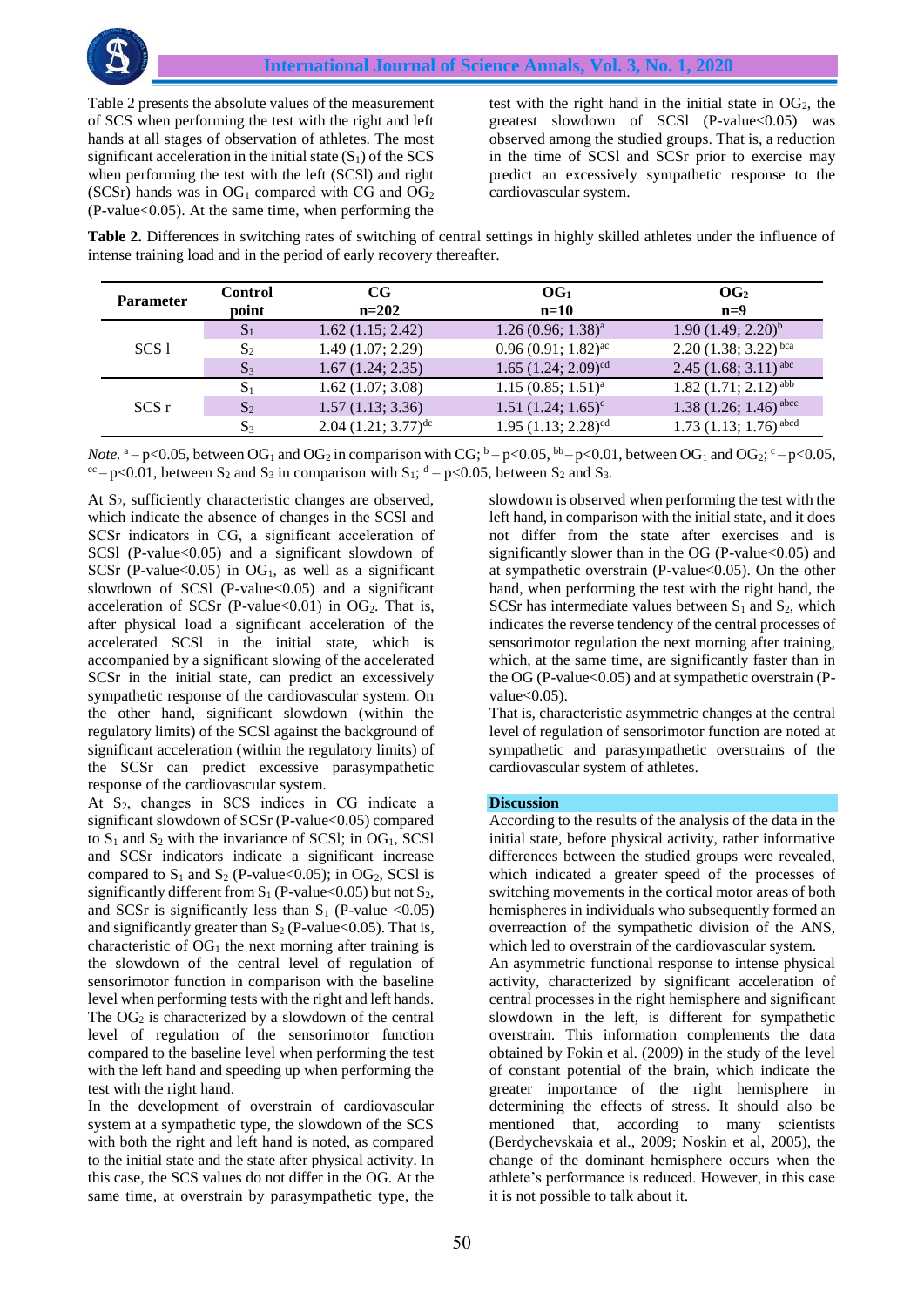Importantly, the asymmetric functional response to physical activity, but of the opposite orientation, is also characteristic of parasympathetic overstraining. It is characterized by slowing of the central processes in the premotor zone of the right hemisphere and acceleration in the left hemisphere. That is, given the data obtained by Pestryayev and Safina (2014), who showed that in most cases the left hemisphere has closer functional connections with trophotropic systems of regulation and the right one with ergotropic systems, it can be stated that the results obtained by the study of the sensorimotor function fully reflect the processes occurring in the autonomous regulation of the cardiovascular system. In this case, such changes in the central mechanisms of regulation precede the development of overstrain of the ANS in the regulation of the heart (Moskvyn & Moskvyna, 2015; Romanchuk, 2007).

Characteristic of all athletes during the recovery period is a certain slowdown of the central processes of the left hemisphere, although the processes in the right hemisphere remain unchanged compared to the original state and the state after physical activity.

Changes in the central mechanisms in athletes with the formation of cardiac-vascular system overstrain in the sympathetic type, in which the excitation processes were significantly slowed down in the right and left hemispheres of the brain, both in comparison with the initial state and with the state after loading, were informative. In this case, the functional asymmetry that arose after intense physical activity disappeared. This variant of changes testifies to the deterioration of both energy and plastic processes in the body of athletes.

Athletes with the formation of parasympathetic overstrain during the recovery period show the most pronounced slowing of the central processes in the right hemisphere, which, given the previously mentioned data, can indicate significant energy savings. At the same time, significant activation of the left hemisphere after intense physical activity remains sufficiently active the following morning after intensive training in comparison with the initial state, which can testify to the intensive course of trophotrophic processes in the body of athletes (Chermit, Shakhanova, & Zabolotniy, 2014; Romanchuk, 2003).

## **Conclusions**

In the case of sympathetic and parasympathetic overstrains of the cardiovascular system of athletes under the influence of intense physical activity and in the period of recovery, characteristic asymmetric changes at the central level of regulation of sensorimotor function are noted which can attest to the predominant course of ergotropic and trophotrophic processes in organism of athletes. The studies have underlined the importance of testing the sensorimotor function in the training.

#### **Funding source**

This research did not receive any outside funding or support.

#### **Ethical approval**

Permission for this study was obtained from the ethics committee of both institutions and informed consent was obtained from athletes.

## **References**

- Bellenger, C. R., Fuller, J. T., Thomson, R. L., Davison, K., Robertson, E. Y., & Buckley, J. D. (2016). Monitoring athletic training status through autonomic heart rate regulation: A systematic review and meta-analysis. *Sports Medicine*, *46*(10), 1461–1486. doi:10.1007/s40279-016-0484-2
- Berdychevskaia, Е. М., Troiskaia, А. S., & Fokin, V. F. (Eds.). (2009). *Rukovodstvo po funktsionalnoi mezhpolusharnoi assimetrii. Funktsionalnye assimetrii i sport* [Guide to functional interhemispheric asymmetry. Functional asymmetries and sports]*.* Мoscow: Scientific world. [in Russian]
- Bezrukikh, M. M., Kiselev, M. F., Komarov, G. D., Kozlov, A. P., Kurneshova, L. E., Landa, S. B., … Pivovarov, V. V. (2000). Age-related features of the organization of motor activity in 6- to 16 year-old children. *Human Physiology, 26*, 337– 344[. doi:10.1007/BF02760196](https://doi.org/10.1007/BF02760196)
- Boloban, V. V. (2006). Sensomotornaia koordinatsiia kak osnova tekhnicheskoi podhotivki [Sensorimotor coordination as a basis for technical training]. *Science in Olympic sports, 2,* 96–102. [in Russian]
- Brahina, N. N., & Dobrohotova, T. A. (1988). *Funktsionalnye asimetrii cheloveka* [Functional asymmetries of a person]. Мoscow: Medicine. [in Russian]
- Chermit, K. D., Shakhanova, A. V., & Zabolotniy, A. G. (2014). Sportivnyi laterostressa (nauchnaya gipoteza) [Sports lateral stress (scientific hypothesis)]. *Theory and Practice of Physical Culture, 11,* 24–26. [in Russian]
- Сhikurov, A. I, Fedorov, V. I., Voinich, A. L, & Khudik, S. S. (2016). Directed asymmetric power action as effectivization factor in sprint coaching. *Journal of Physical Education and Sport*, *16*(4), 1287–1292. doi:10.7752/jpes.2016.04204
- Grabinenko, E. V., & Zhurba, V. V. (2017). Osobennosti funkcionalnoj asimmetrii mozga i kojefficienta lateralizacii sportsmenov v zavisimosti ot specializacii [Features of functional asymmetry of the brain and the coefficient of lateralization of athletes depending on the specialization]. *Zdorove cheloveka, teorija i metodika fizicheskoj kultury i sporta – Human Health, Theory and Methods of Physical Education and Sports, 3*(6), 22–34. Retrieved from http://journal.asu.ru/zosh/article/view/2880 [in Russian]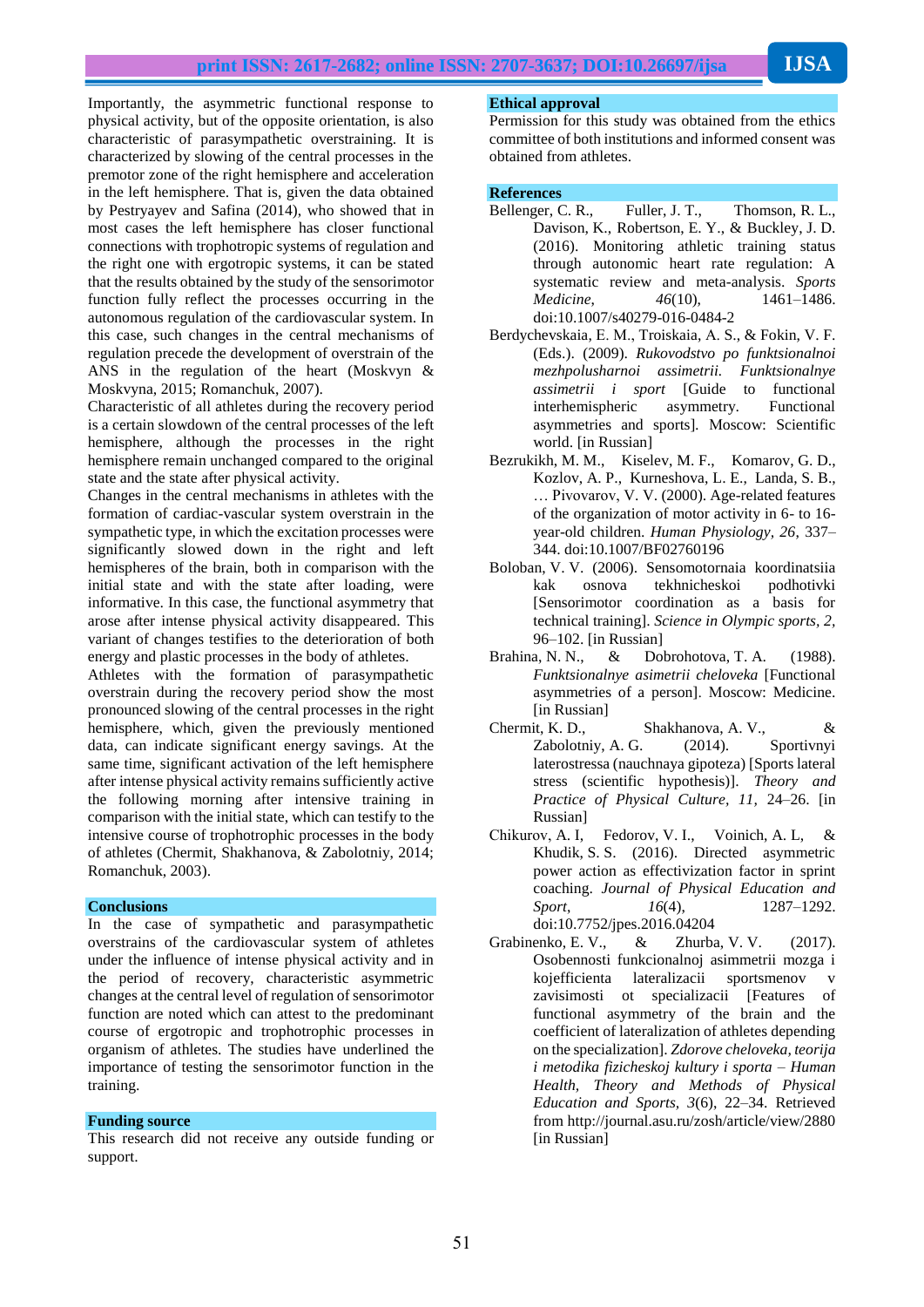

- Craig, A. D. (2005). Forebrain emotional asymmetry: A neuroanatomical basis? *Trends in Cognitive Sciences,* 9(12), 566–571. doi:10.1016/j.tics.2005.10.005
- Crollen, V., Albouy, G., Lepore, F., & Collignon, O. (2017). How visual experience impacts the internal and external spatial mapping of sensorimotor functions. *Scientific Reports, 7*(1), 1022. doi:10.1038/s41598-017-01158-9
- Fokin, V. F., Boravova, A. I., Galkin, N. S., Ponomarev, N. V., & Shimko, I. A. (2009). Statsionarnaia i dinamacheskaia organisatsiia funktsionalnoi mezhpolusharnoi assimetrii [Stationary and dynamic organization of functional interhemispheric asymmetry]. In V. F. Fokin (Ed.), *Rukovodstvo po funkcionalnoj mezhpolusharnoj asimmetrii – Guidelines for functional interhemispheric asymmetry* (pp. 389–428). Moscow: Scientific world. [in Russian]
- Guzii, O. V., & Romanchuk, A. P. (2018). Determinants of the functional state of sportsmen using heart rate variability measurements in tests with controlled respiration. *Journal of Physical Education and Sport, 18*(2), 715–724. doi:10.7752/jpes.2018.02105
- Guzii, O. V. (2019). Zminy typiv avtonomnoi rehyliatsii sertsevoho rytmu za vplyvu intensyvnykh fizichnykh navantazhen [Changes of types of autonomous regulation of a heart rhythm under the influence of intense physical]. *Naukovyi chasopys Natsionalnoho pedahohichnoho universytetu imeni M. P. Drahomanova – Scientific Journal of the National Pedagogical Dragomanov University, 10*(118), 43–49. [in Ukrainian]
- Guzii, O. V., Romanchuk, A. P., & Мahlovanyy, A. V. (2020). Sensomotorni pokaznyky yak kryterii vplyvu intensyvnykh fizychnykh navantazhen na orhanizm sportsmena [Sensorimotor indicators as criteria of the intense physical loads influence on the athlete's body]. *Ukrainskyi zhurnal medytsyny, biolohii ta sportu – Ukrainian Journal of Medicine, Biology and Sports, 5*(3), 351–358. doi:10.26693/jmbs05.03.351 [in Ukrainian]
- Herpin, G., Gauchard, G. C., Lion, A., Collet, P., Kellerc, D., & Perrin, P. P. (2010). Sensorimotor specificities in balance control of expert fencers and pistol shooters. *Journal of Electromyography and Kinesiology, 20*(1), 162– 169. doi:10.1016/j.jelekin.2009.01.003
- Korobeynikov, G., & Korobeynikova, L. (2014). Functional brain asymmetry and cognitive functions in elite wrestlers. *International Journal of Wrestling Science, 4*(1), 26–34. doi:10.1080/21615667.2014.10878997
- Kuznetsova, S. M., Sychov, О. S, & Еgоrоvа, М. S. (2017). Klinicheskie aspekty variabelnosti ritma serdtsa u patsientov s dystsyrkuliatornoi entsefalopatiei (оbzor) [Clinical aspects of cardiac rhythm variability in patients with discirculatory encephalopathy (review)].

*Zhurnal nevrolohii im. B. M. Mankovskoho – The Journal of Neuroscience named after B. M. Mankovskyi*, *5*(1), 79–85. [in Russian]

- Melnyk, Yu. B., & Pypenko, I. S. (2018). Training of future specialists in higher education institutions. *International Journal of Science Annals, 1*(1-2), 4–11. doi:10.26697/ijsa.2018.1-2.01
- Melnyk, Yu. (2019). The influence of educational, physical cultural and healthy work on the formation of the health culture of master's students. *Journal of Physical Education and Sport, 19*(1), 219–226. doi:10.7752/jpes.2019.s1033
- Mittly, V., Németh, Z., Berényi, K., & Mintál, T. (2016). Mind does matter: The psychological effect of ankle injury in sport. *Journal Psychology & Psychotherapy, 6*(4)*,* 278–284. doi:10.4172/2161-0487.1000278
- Moskvyn, V. A., & Moskvyna, N. V. (2015). Individualnye razlichiya funktsionalnoy asimmetriy v sporte [Individual differences in functional asymmetry in sports]. *Nauka v olimpijskom sporte – Science in Olympic Sports, 2,* 58–62. [in Russian]
- Nicolas, M., Vacher, P., Martinent, G., & Mourot, L. (2019). Monitoring stress and recovery states: Structural and external stages of the short version of the RESTQ sport in elite swimmers before championships. *Journal of Sport and Health Science, 8*(1), 77–88. doi:10.1016/j.jshs.2016.03.007
- Noskin, L. A., Krivosheeva, V. F., Kuchma, V. R., Rumyantseva, A. G., Noskin, V. A., & Komarov, G. D. (2005). *Pedagogicheskaya sanologiya* [Pedagogical sanology]. Moscow: МІОО. [in Russian]
- Oppenheimer, S. M., Gelb, A., Girvin, J. P., & Hachinski, V. C. (1992). Cardiovascular effects of human insular cortex stimulation. *Neurology, 42*(9), 1727–1732. doi:10.1212/wnl.42.9.1727
- Pankova, N. B. (2003). Primenenie kompiuternogo izmeritelia dvizhenii KID-3 dlia issledovaniia psikhomotornoi koordinatsii i sensomotornoi reaktivnosti bolnykh zabolevaniiami pozvonochnika [Use of a computer motion detector KID-3 for the study of psychomotor coordination and sensorimotor reactivity in patients with spinal diseases]. *Patogenez – Pathogenesis, 1*(1), 86–89. [in Russian]
- Pankova, N. B., & Karganov, M. Y. (2013). Izmeneniia pokazatelei motornoi assimetrii u pervoklasnikov pod vliianiem factorov obrazovatelnoi sredy [Changes in indicators of motor asymmetry in first graders under the influence of educational environment factors]. *Asimmetria – Journal of Asymmetry, 7*(3), 20–31. [in Russian]
- Pestryaev, V. A., & Safina, T. V. (2014). Mezhpolusharnaia asimetriia trofotropnoi i ergotropnoi regyliatsii [Hemispheric asymmetry of trophotropic and ergotropic regulation]. *Asimmetria – Journal of Asymmetry, 8*(2), 48–58. [in Russian]